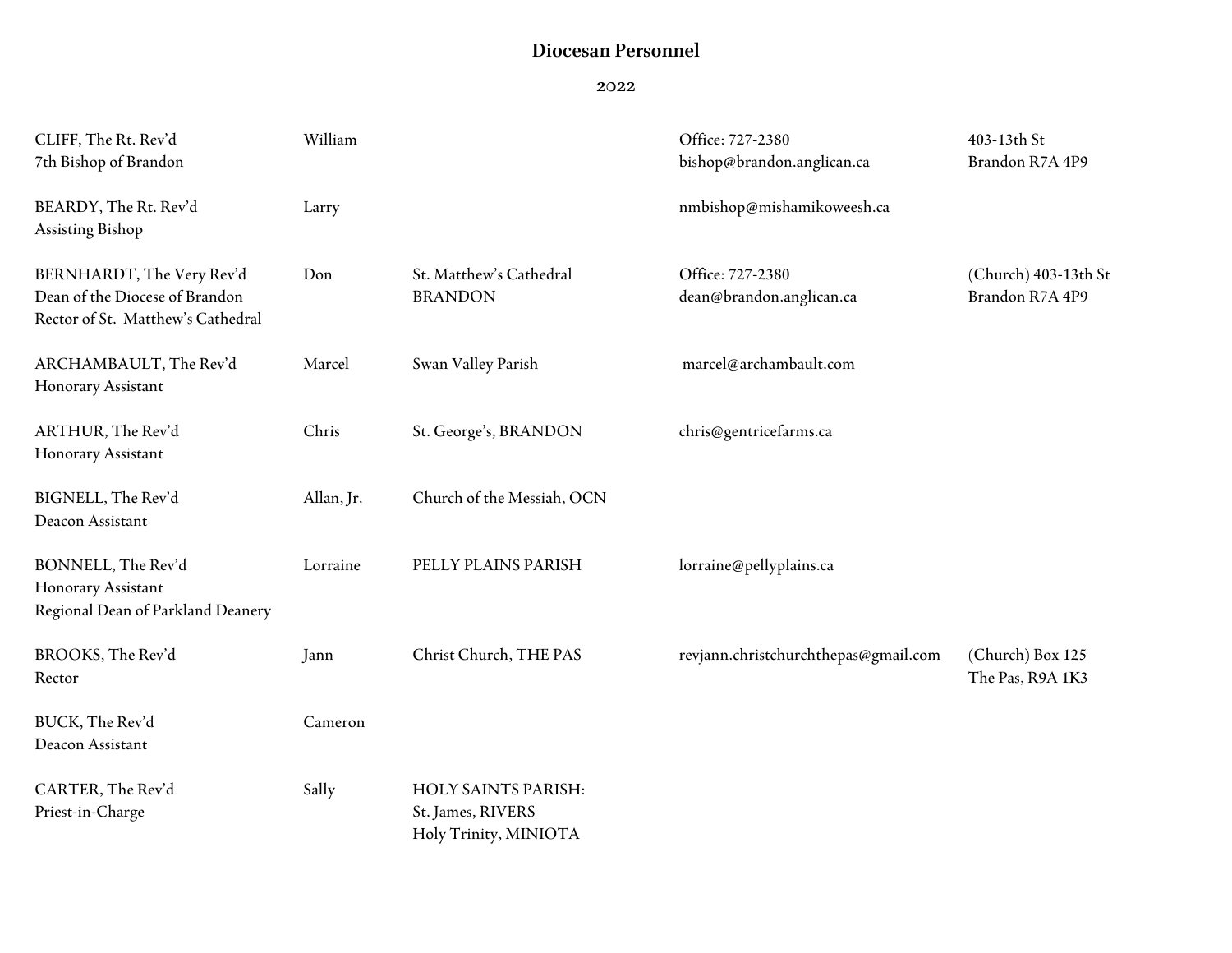#### **2022**

| CHARTRAND, The Ven.<br>Archdeacon of The Pas<br>Incumbent                                              | Michael  | St. Alban's, EASTERVILLE<br>(Chemawawin Cree Nation)                                                                      | michaelchartrand83@outlook.com<br>Fax: 329-2017 (Band Office)                      |                                         |
|--------------------------------------------------------------------------------------------------------|----------|---------------------------------------------------------------------------------------------------------------------------|------------------------------------------------------------------------------------|-----------------------------------------|
| CLARK, The Rev'd<br>Deacon Assistant                                                                   | Gary     | St. Luke's, CORMORANT                                                                                                     |                                                                                    |                                         |
| CONSTANT, The Ven.<br>Interim Priest-in-charge<br>Archdeacon Emeritus,<br>Deanery Elder, College Elder | Lydia    | Church of the Messiah, THE PAS                                                                                            | lydiac@mymts.net                                                                   |                                         |
| DIXON, The Rev'd<br>Honorary Assistant                                                                 | Elaine   | PELLY PLAINS PARISH                                                                                                       | elaine@pellyplains.ca                                                              |                                         |
| EVETTS, The Rev'd<br>Rector<br>Regional Dean of Brandon Deanery                                        | Chris    | ASSINIBOINE VALLEY PARISH:<br>St. Mary's, BRANDON<br>St. Agnes, CARBERRY<br>St. Paul's, MacGREGOR<br>St. Paul's, WAWANESA | cevetts@hotmail.com                                                                | (Church) Box 991<br>Carberry R0K 0H0    |
| HOSKIN, The Rev'd<br>Rector                                                                            | Jonathan | St. George's, BRANDON<br>St. Luke's, SOURIS                                                                               | St. Geo: 728-6542<br>jonathan.hoskin.80@gmail.com                                  | (Church) 1011-5th St<br>Brandon R7A 3M1 |
| KOOVISK, The Rev'd<br>Rector<br>Secretary of Synod<br>Mustard Seed Editor                              | Matt     | TRI-VALLEY PARISH:<br>St. Mary's, VIRDEN<br>St. Mark's, ELKHORN<br>Christ Church, MELITA<br>St. John's, RESTON            | Office: 748-1379<br>rector@trivalleyanglican.ca<br>mustardseed@brandon.anglican.ca | (Church) Box 15<br>Virden R0M 2C0       |
| KUKURUDZ, The Rev'd<br>Deacon Assistant<br>Exec. Asst to Bishop & Dean                                 | Cheryl   | St. George's, BRANDON                                                                                                     | Office: 727-2380<br>admin@brandon.anglican.ca                                      |                                         |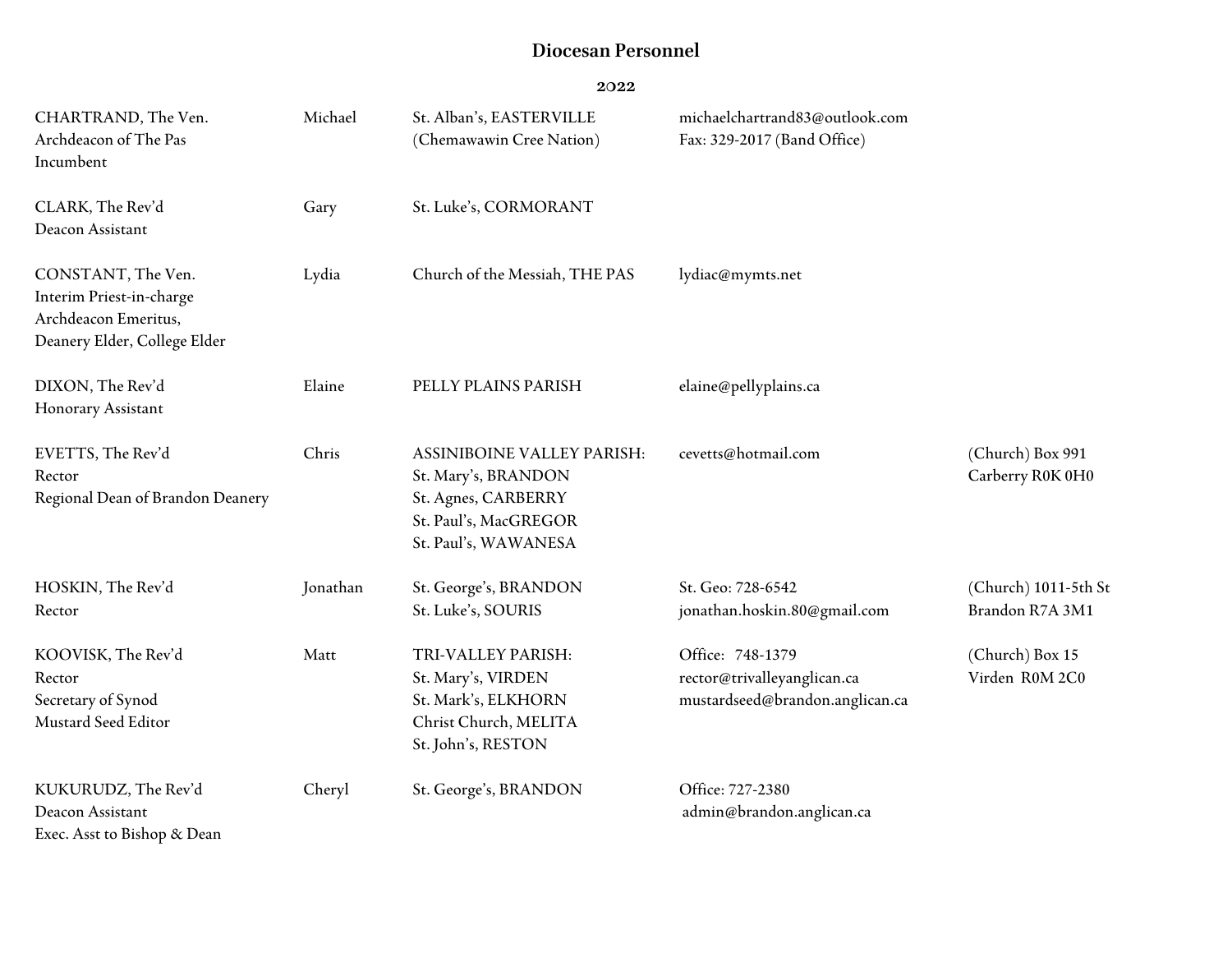|                                           |         | 2022                                                                                                                              |                                                    |                                          |
|-------------------------------------------|---------|-----------------------------------------------------------------------------------------------------------------------------------|----------------------------------------------------|------------------------------------------|
| LATHLIN, The Rev'd<br>Deacon Assistant    | Agnes   | Church of the Redeemer, OCN                                                                                                       |                                                    |                                          |
| LATHLIN, The Rev'd<br>Deacon Assistant    | Charlie | Church of the Redeemer, OCN                                                                                                       |                                                    |                                          |
| LAVALLEE, The Rev'd<br>Honorary Assistant | Gloria  | Church of the Messiah, OCN                                                                                                        | ocngloria@gmail.com                                |                                          |
| LEWIS, The Rev'd<br>Rector (ELCIC)        | Bob     | St. James, SWAN RIVER                                                                                                             | Office: 734-2724<br>stjamestrinitychurch@gmail.com | (Church) Box 729<br>Swan River R0L 1Z0   |
| MACIESZA, The Rev'd<br>Deacon Assistant   | Maureen | Christ Church, THE PAS                                                                                                            |                                                    |                                          |
| MARTIN, The Rev'd<br>Incumbent            | Steve   | St. James & St. John's,<br><b>GRAND RAPIDS</b>                                                                                    | Office: 639-2547<br>stevemartin03@hotmail.com      | (Church) Box 218<br>Grand Rapids R0C 1E0 |
| McCHARLES, The Rev'd<br>Priest & Minister | Chad    | United-Anglican Shared Ministry,<br><b>NEEPAWA</b>                                                                                | cdmccharles@hotmail.com                            | (Church) Box 1420<br>Neepawa R0J 1H0     |
| McCURRY, The Rev'd<br>Rector              | Brennan | KILLARNEY PARISH:<br>Holy Trinity, KILLARNEY<br>St. Matthew's, BOISSEVAIN<br>Christ Church, CARTWRIGHT<br>St. Andrew's, DELORAINE | Office: 523-8947<br>revbrennanmccurry@outlook.com  | (Church) Box 801<br>Killarney R0K 1G0    |
| MOREHOUSE, The Rev'd<br>Deacon Assistant  | Leon    | St. Matthew's Cathedral, BRANDON                                                                                                  |                                                    |                                          |
| MORTON, The Rev'd<br>Deacon Assistant     | Jane    | St. Mary's, BRANDON                                                                                                               |                                                    |                                          |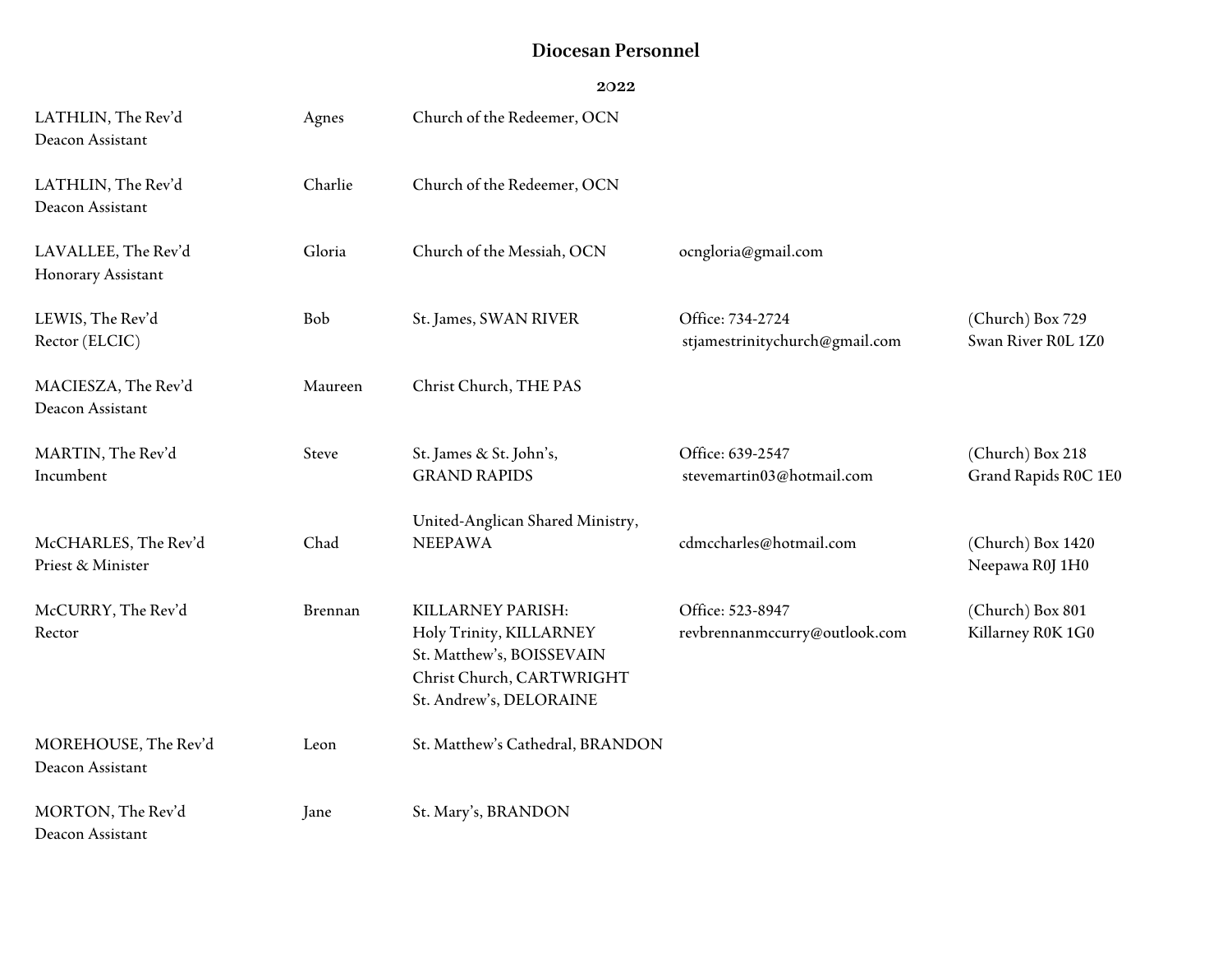**2022**

| NADOLNY, The Rev'd                            | Barry       | South Parkland Parish:<br>St. Paul's, Dauphin; St. Matthew's,<br>Gilbert Plains; Christ Church,<br>Grandview; St. Michael's & All Angels,                                                                     | barrykn@zoho.com           |                                    |
|-----------------------------------------------|-------------|---------------------------------------------------------------------------------------------------------------------------------------------------------------------------------------------------------------|----------------------------|------------------------------------|
| Deacon Assistant                              |             | McCreary                                                                                                                                                                                                      |                            |                                    |
| OGUNKO-IRENE, The Rev'd<br>Honorary Assistant | Christopher | St. Matthew's Cathedral, BRANDON                                                                                                                                                                              |                            |                                    |
| PILON, The Rev'd<br>Rector                    | Chris       | PELLY PLAINS WIDER PARISH:<br>Christ Church, RUSSELL<br>St. Matthew's, BINSCARTH<br>Christ Church, ROBLIN<br>St. George's, BIRTLE<br>St. James & St. Stephen's,<br><b>SOLSGIRTH</b><br>St. Paul's, SHOAL LAKE | chris@pellyplains.ca       | (Church) Box 57<br>Russell R0J 1W0 |
| ROSCELLI, Mrs.<br>LR-in-Charge                | Margaret    | St. Luke's, SIOUX VALLEY                                                                                                                                                                                      |                            |                                    |
| SHORE, The Rev'd Dr.<br>Honorary Assistant    | Paul        | St. Matthew's Cathedral, BRANDON                                                                                                                                                                              |                            |                                    |
| SPROULE, The Rev'd<br>Honorary Assistant      | Anna        | TRI-VALLEY PARISH:<br>St. Mary's, VIRDEN<br>St. Mark's, ELKHORN<br>Christ Church, MELITA<br>St. John's, RESTON                                                                                                |                            |                                    |
| STEWART, The Rev'd<br>Deacon Assistant        | Frances     | St. Paul's, DAUPHIN                                                                                                                                                                                           | frances.stewart@wcgwave.ca |                                    |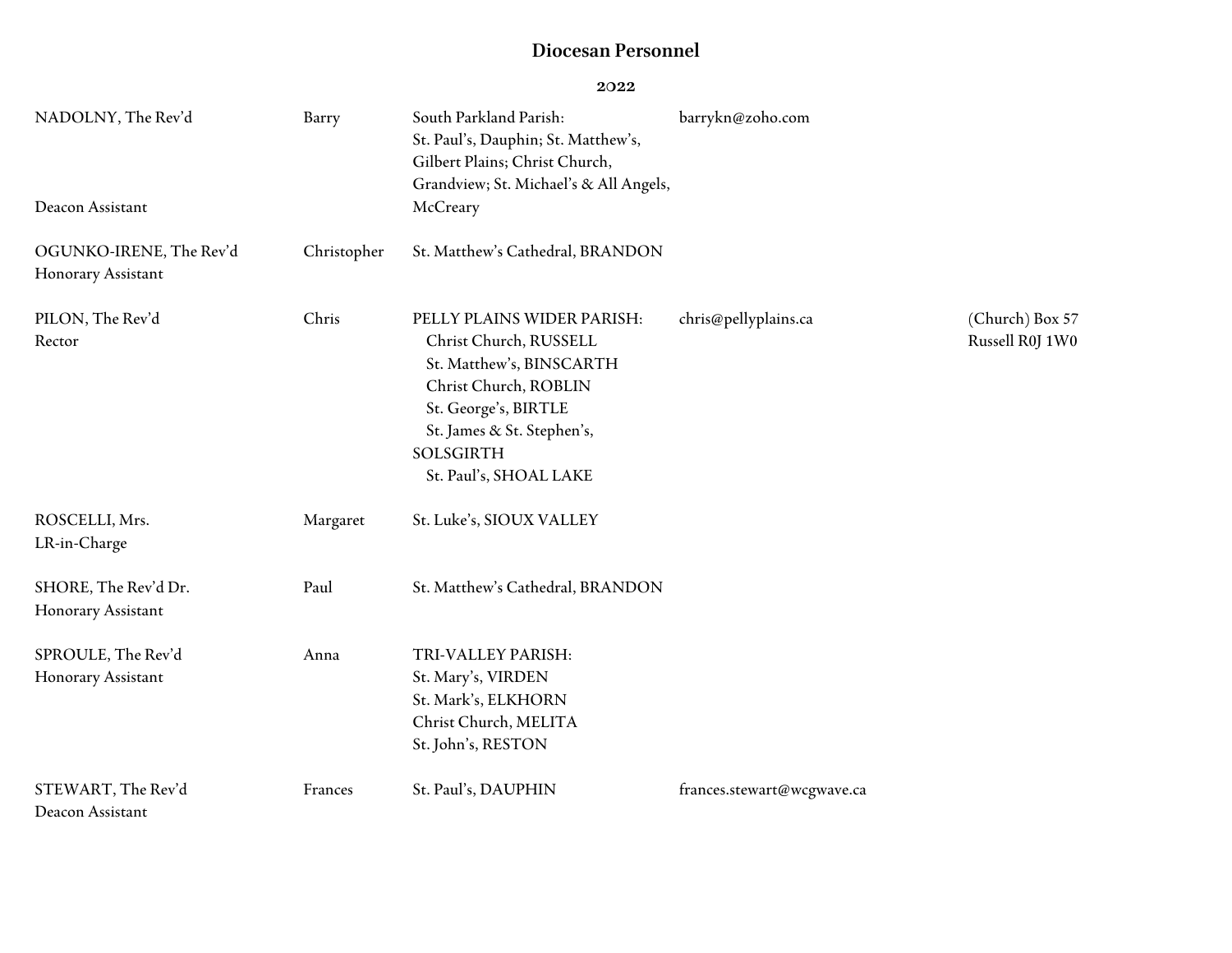**2023** YOUNG, The Rev'd Flora Flora Church of the Redeemer,  $O\frac{2R^{22}}{2}$  florajyoung@outlook.com (Church) Box 10008

Interim Priest-in-charge Opaskwayak R0B 2J0

### **RETIRED CLERGY HOLDING BISHOP'S LICENCE**

| BAZLIK, The Rev'd<br>Special Assistant                                 | Hannah      | St. Paul's, CHURCHILL                                |
|------------------------------------------------------------------------|-------------|------------------------------------------------------|
| BROWN, The Rev'd Canon<br>Honorary Assistant & Corrections<br>Chaplain | <b>Jim</b>  | St. Mary's, BRANDON                                  |
| CANNING, The Rev'd                                                     | Michael     |                                                      |
| CURTIS, The Ven.<br>Archdeacon Emeritus                                | Paul        | St. Matthew's, BRANDON                               |
| EDWARDS, The Rev'd<br>Deacon Assistant                                 | Clare       | St. Peter & St. James, Flin Flon                     |
| ELLIOTT, The Rev'd Dr.                                                 | <b>Iain</b> | St. George's, BRANDON                                |
| HORDERN, The Rev'd Dr.<br>Honorary Assistant                           | Peter       | St. Matthew's, BRANDON                               |
| LEDOUX, The Rev'd<br>Honorary Assistant                                | Stella      | St. Alban's, EASTERVILLE<br>(Chemawawin Cree Nation) |
| MacDOWALL, The Rev'd<br>Honorary Assistant                             | Garry       | St. Mark's, MINNEDOSA                                |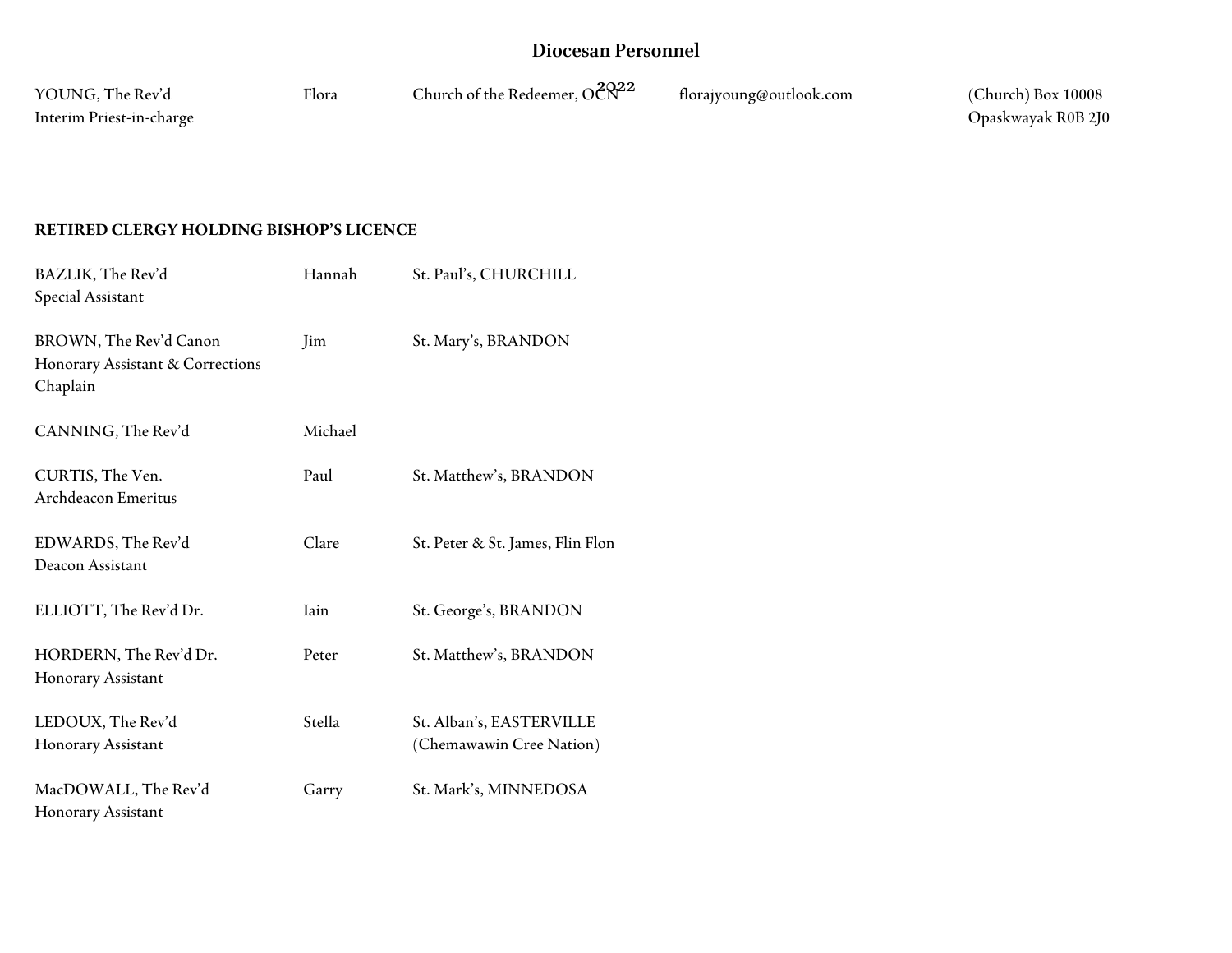| McNABB, The Rev'd<br>Honorary Assistant                          | Donald   | 2022<br>St. John's, MOOSE LAKE<br>(Mosakahiken Cree Nation) |
|------------------------------------------------------------------|----------|-------------------------------------------------------------|
| NJEGOVAN, The Rt. Rev'd<br>Honorary Assistant                    | Jim      | St. Mary's, BRANDON                                         |
| PERSONIUS, The Rev'd<br>Honorary Assistant                       | Irene    | Church of the Redeemer, OCN<br>THE PAS                      |
| RUDDOCK, The Rev'd Can.<br>Hon. Assistant &<br>Hospital Chaplain | Joy      | St. Mary's, BRANDON<br>Brandon Regional Health Centre       |
| SMITH, The Rev'd<br>Honorary Assistant                           | Lawrence | Holy Trinity, KILLARNEY                                     |

### **PERMISSION TO OFFICIATE**

| BINDING, The Rev'd       | Karen | South Parkland | binding@mymts.net   |
|--------------------------|-------|----------------|---------------------|
| Retired Priest (RL)      |       |                |                     |
|                          |       |                |                     |
| LANGLOIS, The Rev'd      | Pat   | South Parkland | revpat101@gmail.com |
| Retired Priest (D of SK) |       |                |                     |

### **HENRY BUDD COLLEGE FOR MINISTRY: Box 2518, The Pas MB R9A 1M3**

| MANDRYK, The Ven. Dr.   | Kara | Office: 623-3311    |
|-------------------------|------|---------------------|
| Coordinator             |      | hbcm@mymts.net      |
| ARCHDEACON OF EDUCATION |      | Fax: 1-888-519-3137 |
| WARDEN OF LAY READERS   |      |                     |
| REGIONAL DEAN – THE PAS |      |                     |